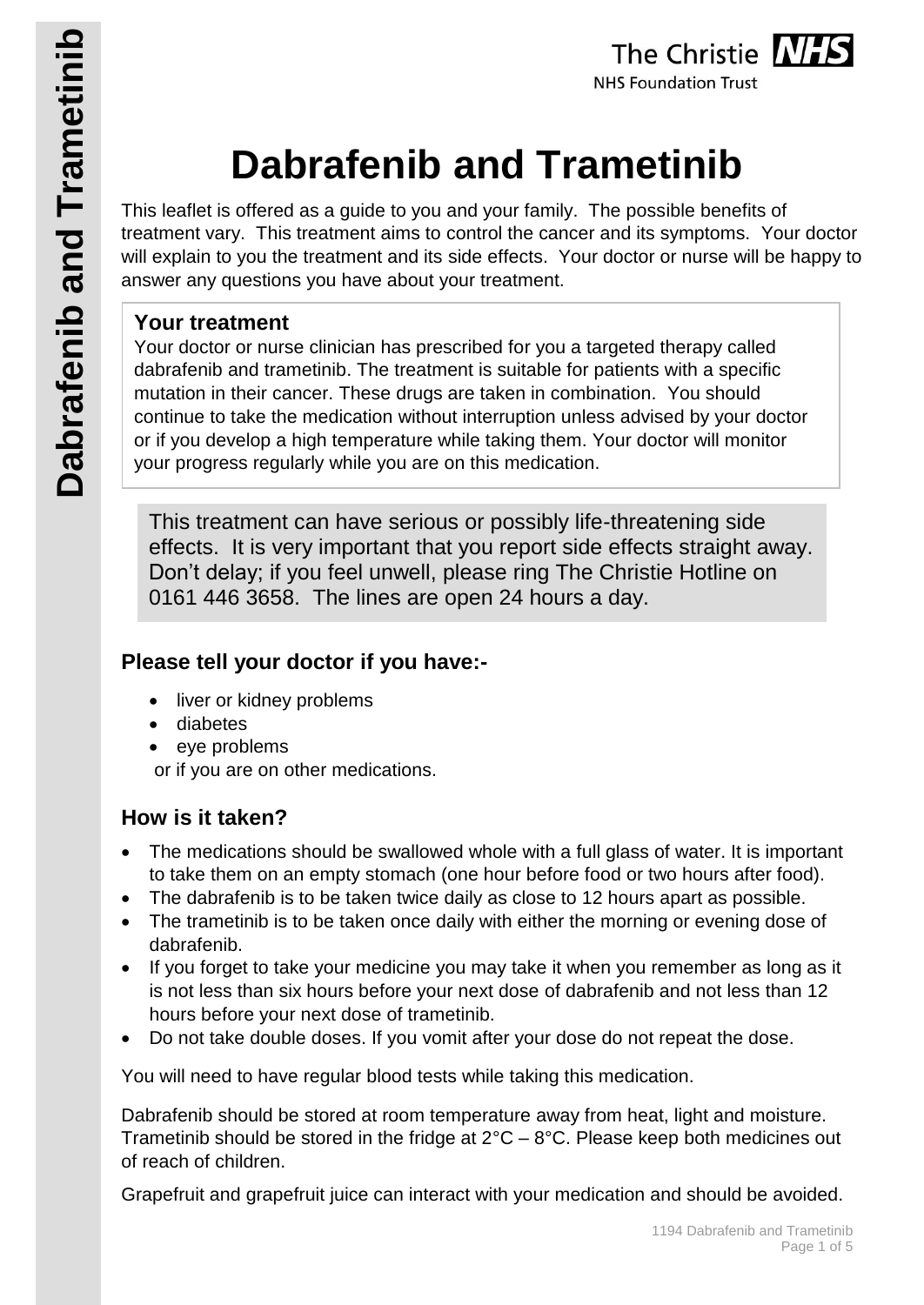# **Possible side effects**

The side effects of dabrafenib and trametinib are different from those experienced by patients receiving chemotherapy. Some are more likely to occur than others. We are all different so we may get different side effects with varying severity. Some side effects are serious and potentially life-threatening. It is important to tell your treating doctor or nurse about any side effects so they can be monitored and treated. Most are temporary and can be managed. Below is a list of possible side effects that can occur. This is a guide only and not an exhaustive list.

#### **Common side effects (more than 1 in 10)**

#### **Fever**

Fever is a common side effect with dabrafenib and trametinib and usually occurs within the first couple of months of therapy. It can however, occur at any time. Fever is defined as a temperature of more than 38.5°C. You should have a digital thermometer available at home and check your temperature if you feel unwell. Symptoms of fever include shivering, sweats and feeling hot or flushed. If you develop a fever you should contact The Christie Hotline on **0161 446 3658** so the doctor treating you can be informed.

If you develop a fever you should stop taking your dabrafenib and trametinib capsules until advised by your treating doctor. You can take paracetamol to help bring your temperature down to normal. Please see additional information sheet 'Guidance on management of fever'.

#### **Skin changes**

Dabrafenib and trametinib can cause other changes to your skin. These include

- a rash
- thickening of the palms of the hands and soles of the feet; this may be associated with a tingling sensation
- new lesions that look like warts (papilloma)
- changes in old moles.

Your doctor may refer you to a skin specialist or dermatologist if necessary.

#### **Hair loss**

Your hair may become thinner or the structure of your hair may change.

#### **Painful and stiff joints**

This treatment can be associated with muscle and joint aches and pains. You may need painkillers to help with this. For mild pain you can take paracetamol or ibuprofen. In some cases your doctor may need to prescribe strong painkillers.

#### **Diarrhoea**

Diarrhoea can occur with this treatment. It is not usually severe and can be managed with an anti-diarrhoeal medication when required. It is also important to remain wellhydrated by drinking water. If you are having more than 4 episodes of diarrhoea per day, are becoming dehydrated or have associated abdominal pains you should contact your doctor or The Christie Hotline on **0161 446 3658.**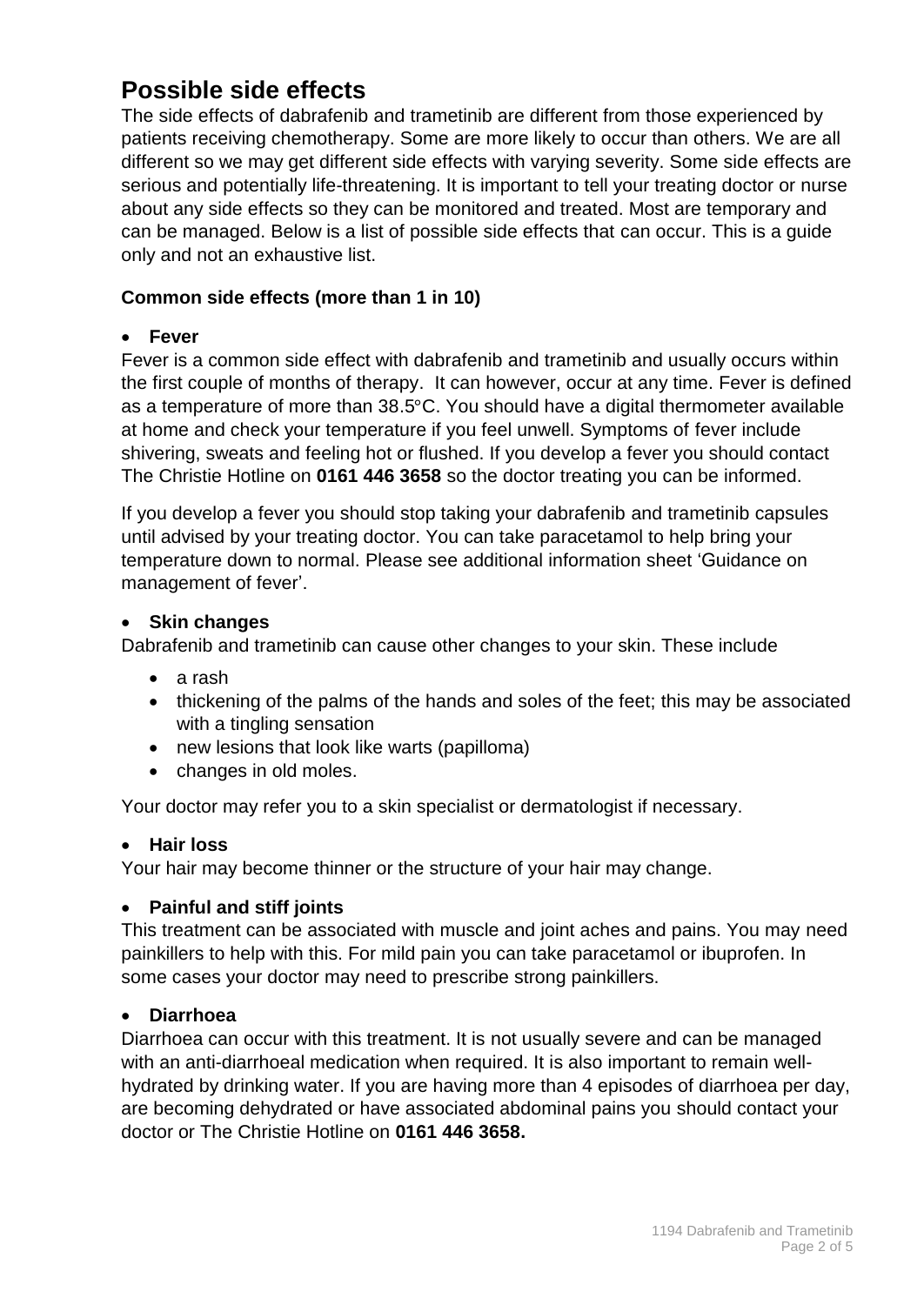#### **Headache**

Headache can sometimes occur and can be managed with painkillers. If it is severe you should contact The Christie Hotline as there are other causes of headache that need to be considered.

#### **Nausea and loss of appetite**

If you lose your appetite, try eating small meals. If you are losing weight you might need to see a dietitian or ask your medical team for further advice.

#### **Feeling tired**

Feeling fatigued is a common side effect. You may need to limit your activities to help with this. Do what you feel capable of and take plenty of rest if you need to.

#### **Cough**

You may develop a cough when you have this treatment. It can be eased by drinking warm fluids or your treating doctor may prescribe cough medicines to help.

#### **Uncommon side effects (less than 1 in 10)**

#### **Squamous cell cancers**

This treatment may cause a type of skin cancer called squamous cell carcinoma (cuSCC). These cancers are generally not serious and do not usually spread to other parts of the body. During treatment we will monitor your skin for cuSCC. You should also check your skin and if you develop anything of concern, please make sure you inform your treating doctor. Look out for lesions that look like a new wart or a reddish bump that bleeds or does not heal. In some circumstances, these skin cancers need to be removed.

#### **Rare side effects (up to 1 in 100)**

#### **Vision changes**

The drugs can rarely cause inflammation of part of the eye called uveitis. Please let The Christie Hotline team know immediately if you develop blurred vision, eye pain, swelling, or redness.

#### **Serious and potentially life-threatening side effects**

In a small proportion of patients immunotherapy can result in very severe side effects which may rarely result in death. The team caring for you will discuss the risk of these side effects with you.

#### **If you are taking any other medications:**

Dabrafenib can react with other medications. It is important to let your doctor know if you are on any medications for other conditions or if there are any changes to your medication.

Common types of medications which might react with dabrafenib are:-

- Antibiotics such as rifampicin, clarithromycin, erythromycin.
- Anti-fungals such a as ketoconazole, fluconazole and itraconazole.
- Blood pressure medications such as diltiazem and verapamil.
- Anti-seizure medications such as carbamazepine, phenobarbitone and phenytoin.
- Drugs taken after a transplant such as cyclosporin.
- Hormones such as oestrogens and progesterones.
- St John's Wort.
- Drugs to reduce stomach acid.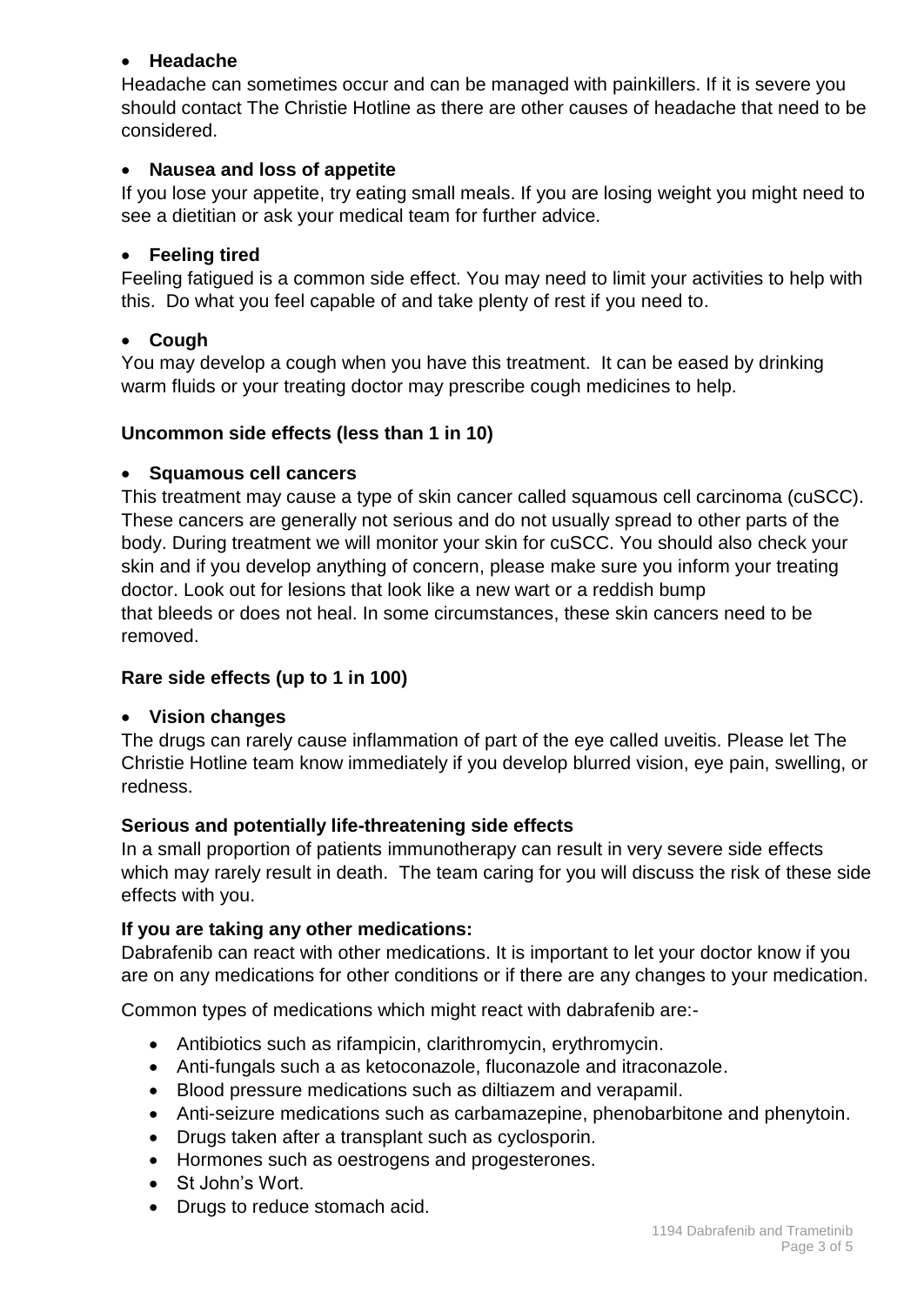## **Diet**

You do not need to be on a special diet while on treatment; however, grapefruit and grapefruit juice can interact with your medication and should be avoided.

If you are diabetic, dabrafenib can interfere with your blood sugar control. Check your blood sugars regularly.

### **Sex, contraception & fertility**

We recommend that you or your partner use a condom during sexual intercourse while receiving treatment. It is still possible to become pregnant or father a child while on this treatment. Pregnancy should be avoided as it is unknown whether this treatment is harmful to the unborn baby. Hormonal contraception may not work as well in women taking dabrafenib. Do not breast feed during treatment.

Dabrafenib may damage sperm and cause sterility in men. If you plan to have children please discuss this with your doctor before commencing treatment.

# **Late side effects**

The long term possible side effects of treatment with dabrafenib are not yet known. Please speak to your doctor if you wish to discuss this further.

## **Contacts**

If you have any general questions or concerns about your treatment, please ring:-

- Jackie Hodgetts on **0161 446 3868**
- General enquires on **0161 446 3000**

For urgent advice ring The Christie Hotline on **0161 446 3658** (24 hours)

Your consultant is: .....................................................................

Your hospital number is: ...........................................................

Your key worker is: ....................................................................